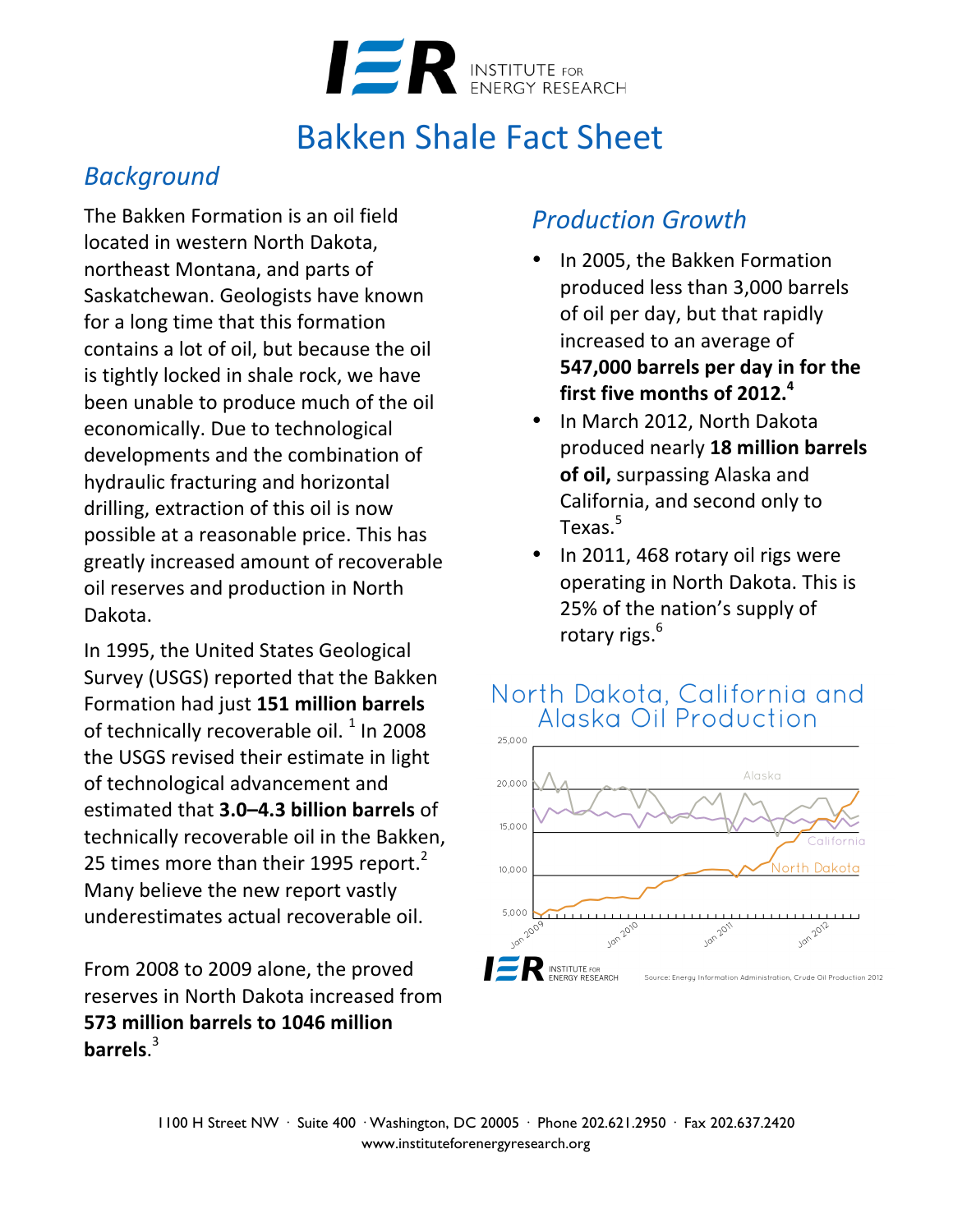## *Economic Impacts*

The increased level of oil production comes with a great deal of positive effects. At a time when most other states have been struggling economically, North Dakota has been thriving in large part due to the Bakken Formation:

• As of May 2012, North Dakota's **unemployment stood at 3%,** while the average unemployment in the U.S. was  $8.2\%$ .<sup>7</sup>

- In 2011, North Dakota ranked seventh in the U.S. in real GDP per capita at \$50,096, well above the national average.<sup>8</sup>
- While States such as California have a large budget deficit, North Dakota boasts a **budget surplus of** \$1 billion. 9
- The workforce for the oil industry in North Dakota went from 5,000 in 2005 to 18,000 in 2009 and it is now estimated to be over 30,000.<sup>10</sup>